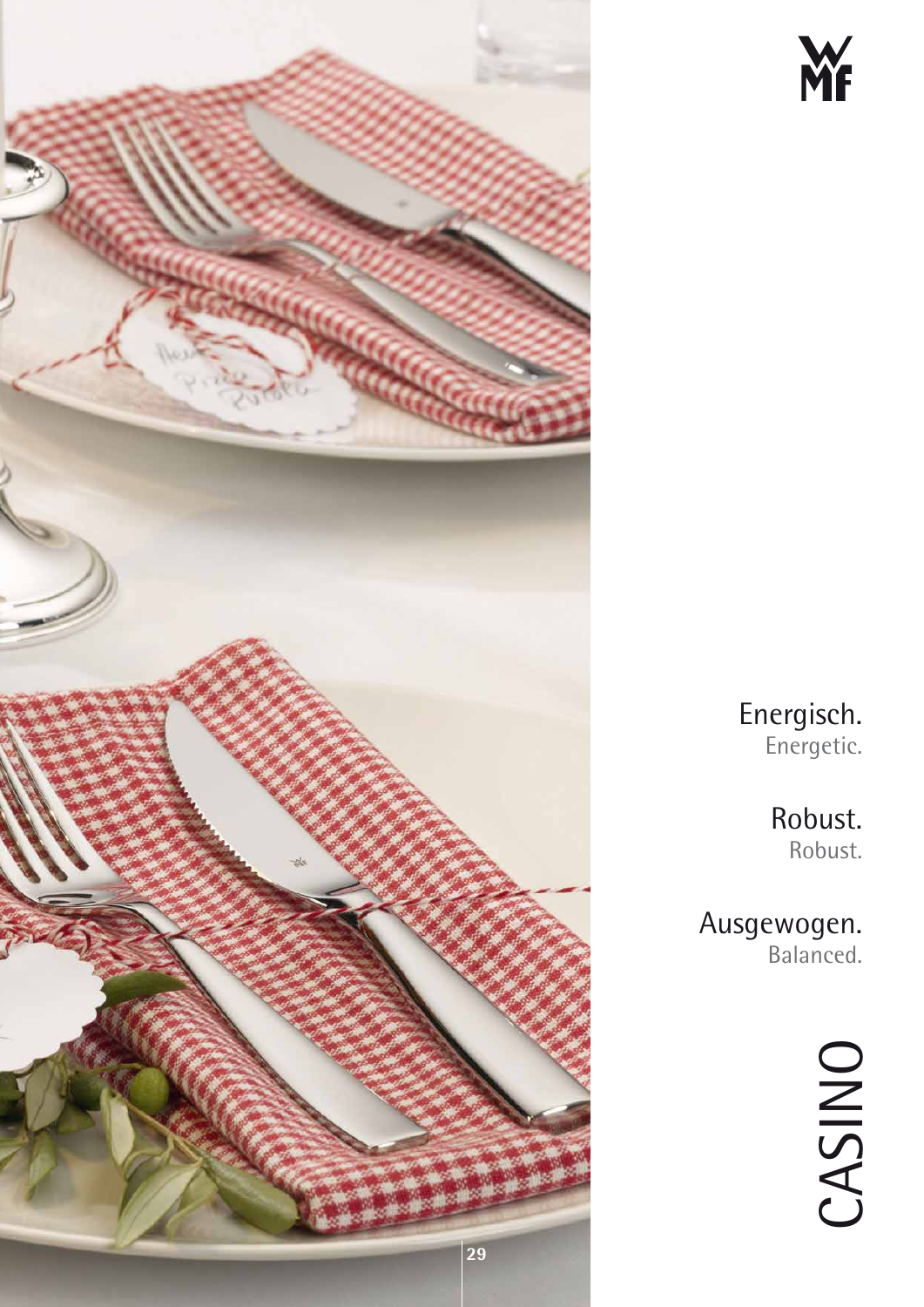| ■ 54.9001.6030<br>■ 54.9001.6040              | Menuelöffel<br>210 mm/8 <sup>1</sup> / <sub>4</sub> in.<br>table spoon<br>cuiller de table<br>cuchara mesa<br>cuchiaio tavola                                              | ■ 54.9035.6030<br>■ 54.9035.6040              | Fischgabel<br>179 mm/7 in.<br>fish fork<br>fourchette à poisson<br>tenedor pescado<br>forchetta pesce                                                 | ■ 54.1603.6039<br>154.1603.6049                                                                                                                                                                                                                                                                                                                                                                                                                                | Menuemesser***<br>236 mm/9 <sup>1</sup> /4 in.<br>table knife***<br>couteau de table***<br>cuchillo mesa***<br>coltello tavola cutinato***       |
|-----------------------------------------------|----------------------------------------------------------------------------------------------------------------------------------------------------------------------------|-----------------------------------------------|-------------------------------------------------------------------------------------------------------------------------------------------------------|----------------------------------------------------------------------------------------------------------------------------------------------------------------------------------------------------------------------------------------------------------------------------------------------------------------------------------------------------------------------------------------------------------------------------------------------------------------|--------------------------------------------------------------------------------------------------------------------------------------------------|
| ■ 54.9002.6030<br>$\blacksquare$ 54.9002.6040 | Menuegabel<br>208 mm/8 <sup>1</sup> / <sub>4</sub> in.<br>table fork<br>fourchette de table<br>tenedor mesa<br>forchetta tavola                                            | ■ 54.9036.6030<br>154.9036.6040               | Fischmesser<br>201 mm/8 in.<br>fish knife<br>couteau à poisson<br>cuchillo pescado<br>coltello pesce                                                  | ■ 54.1606.6037<br>$\blacksquare$ 54.1606.6047                                                                                                                                                                                                                                                                                                                                                                                                                  | Vorspeisen-<br>messer*<br>217 mm/8 <sup>1</sup> /2 in.<br>dessert knife*<br>couteau à dessert*<br>cuchillo postre*<br>coltello frutta*           |
| ■ 54.9003.6039<br>154.9003.6049               | Menuemesser**<br>234 mm/91/4 in.<br>table knife**<br>couteau de table**<br>cuchillo mesa**<br>coltello tavola cutinato**                                                   | ■ 54.9040.6030<br>■ 54.9040.6040              | Austerngabel<br>149 mm/53/4 in.<br>oyster fork<br>fourchette à huîtres<br>tenedor ostras<br>forchetta per ostriche                                    | ■ 54.1606.6039<br>■ 54.1606.6049                                                                                                                                                                                                                                                                                                                                                                                                                               | Vorspeisen-<br>messer***<br>217 mm/8 <sup>1</sup> /2 in.<br>dessert knife***<br>couteau à dessert***<br>cuchillo postre***<br>coltello frutta*** |
| ■ 54.9004.6030<br>■ 54.9004.6040              | Vorspeisenlöffel<br>190 mm/7 <sup>1</sup> / <sub>2</sub> in.<br>dessert spoon<br>cuiller à dessert<br>cuchara postre<br>cucchiaio frutta                                   | ■ 54.9064.6030<br>■ 54.9064.6040              | Kuchengabel<br>158 mm/6 <sup>1</sup> / <sub>4</sub> in.<br>cake fork<br>fourchette à gâteau<br>tenedor lunch<br>forchetta per dolce                   |                                                                                                                                                                                                                                                                                                                                                                                                                                                                |                                                                                                                                                  |
| ■ 54.9005.6030<br>$\blacksquare$ 54.9005.6040 | Vorspeisengabel<br>188 mm/7 <sup>1</sup> / <sub>2</sub> in.<br>dessert fork<br>fourchette à dessert<br>tenedor postre<br>forchetta frutta                                  | 54.9066.6039<br>$\blacksquare$ 54.9066.6049   | $Brot-$ /<br>Buttermesser**<br>170 mm/6 <sup>3</sup> /4 in.<br>bread/butter knife**<br>couteau de table**<br>cuchillo lunch**<br>coltello per dolce** |                                                                                                                                                                                                                                                                                                                                                                                                                                                                |                                                                                                                                                  |
| ■ 54.9006.6039<br>■ 54.9006.6049              | Vorspeisen-<br>messer**<br>212 mm/8 <sup>1</sup> /4 in.<br>dessert knife**<br>couteau à dessert**<br>cuchillo postre**<br>coltello frutta**                                | ■ 54.9072.6030<br>■ 54.9072.6040              | Limolöffel<br>220 mm/8 <sup>3</sup> /4 in.<br>iced tea spoon<br>cuiller à soda<br>cuchara refresco<br>cucchiaio bibita                                |                                                                                                                                                                                                                                                                                                                                                                                                                                                                |                                                                                                                                                  |
| ■ 54.9007.6030<br>$\blacksquare$ 54.9007.6040 | Kaffeelöffel<br>134 mm/5 <sup>1</sup> /4 in.<br>tea/coffee spoon<br>cuiller à café<br>cuchara café<br>cucchiaio caffé/té                                                   | ■ 54.9078.6039<br>$\blacksquare$ 54.9078.6049 | Steakmesser**<br>234 mm/9 <sup>1</sup> /4 in.<br>steak knife**<br>couteau à steak**<br>cuchillo steak**<br>coltello da bistecca**                     |                                                                                                                                                                                                                                                                                                                                                                                                                                                                |                                                                                                                                                  |
| ■ 54.9009.6030<br>$\blacksquare$ 54.9009.6040 | Espresso-/<br>Mokkalöffel<br>108 mm/4 <sup>1</sup> / <sub>4</sub> in.<br>demi-tasse spoon<br>cuiller à mocca<br>cuchara moca<br>cucchiaio moca                             | ■ 54.9089.6030<br>■ 54.9089.6040              | <b>Tassenlöffel</b><br>168 mm/6 <sup>1</sup> / <sub>2</sub> in.<br>round bowl soup spoon<br>cuiller à bouillon<br>cuchara sopa<br>cucchiaio da brodo  |                                                                                                                                                                                                                                                                                                                                                                                                                                                                |                                                                                                                                                  |
| ■ 54.9010.6030<br>■ 54.9010.6040              | Vorspeisen-/<br><b>Dessertlöffel</b><br>159 mm/61/4 in.<br>coffee/tea spoon, large<br>cuiller à café/thé, grande<br>cuchara à café/té, grande<br>cucciaio caffé/té, grande | ■ 54.9090.6039<br>■ 54.9090.6049              | Pizzamesser<br>234 mm/9 <sup>1</sup> / <sub>4</sub> in.<br>pizza knife<br>couteau à pizza<br>cuchillo pizza<br>coltello da pizza                      | VPE 12 Stk. / Unit 12 pcs.<br>perfekte Versilberung /<br>perfectly silverplated<br>Cromargan <sup>®</sup> , poliert /<br>stainless 18/10, polished<br>$\ast$<br>Hohlheft mit Wellenschliff,<br>steht auch auf Klinge /<br>hollow-handle with serrated edge,<br>standing on blade optional<br>Klingenstahl mit Wellenschliff /<br>monobloc with serrated edge<br>*** Klingenstahl mit Wellenschliff,<br>steht auch auf Klinge /<br>monobloc with serrated edge, |                                                                                                                                                  |
| ■ 54.9011.6030<br>$\blacksquare$ 54.9011.6040 | Gourmetlöffel<br>190 mm/7 <sup>1</sup> / <sub>2</sub> in.<br>gourmet spoon<br>cuiller à sauce<br>cuchara gourmet<br>cucchiaio gourmet                                      | ■ 54.1603.6037<br>$\blacksquare$ 54.1603.6047 | Menuemesser*<br>236 mm/9 <sup>1</sup> /4 in.<br>table knife*<br>couteau de table*<br>cuchillo mesa*<br>coltello tavola cutinato*                      |                                                                                                                                                                                                                                                                                                                                                                                                                                                                |                                                                                                                                                  |

**CASINO »9000«**

standing on blade optional